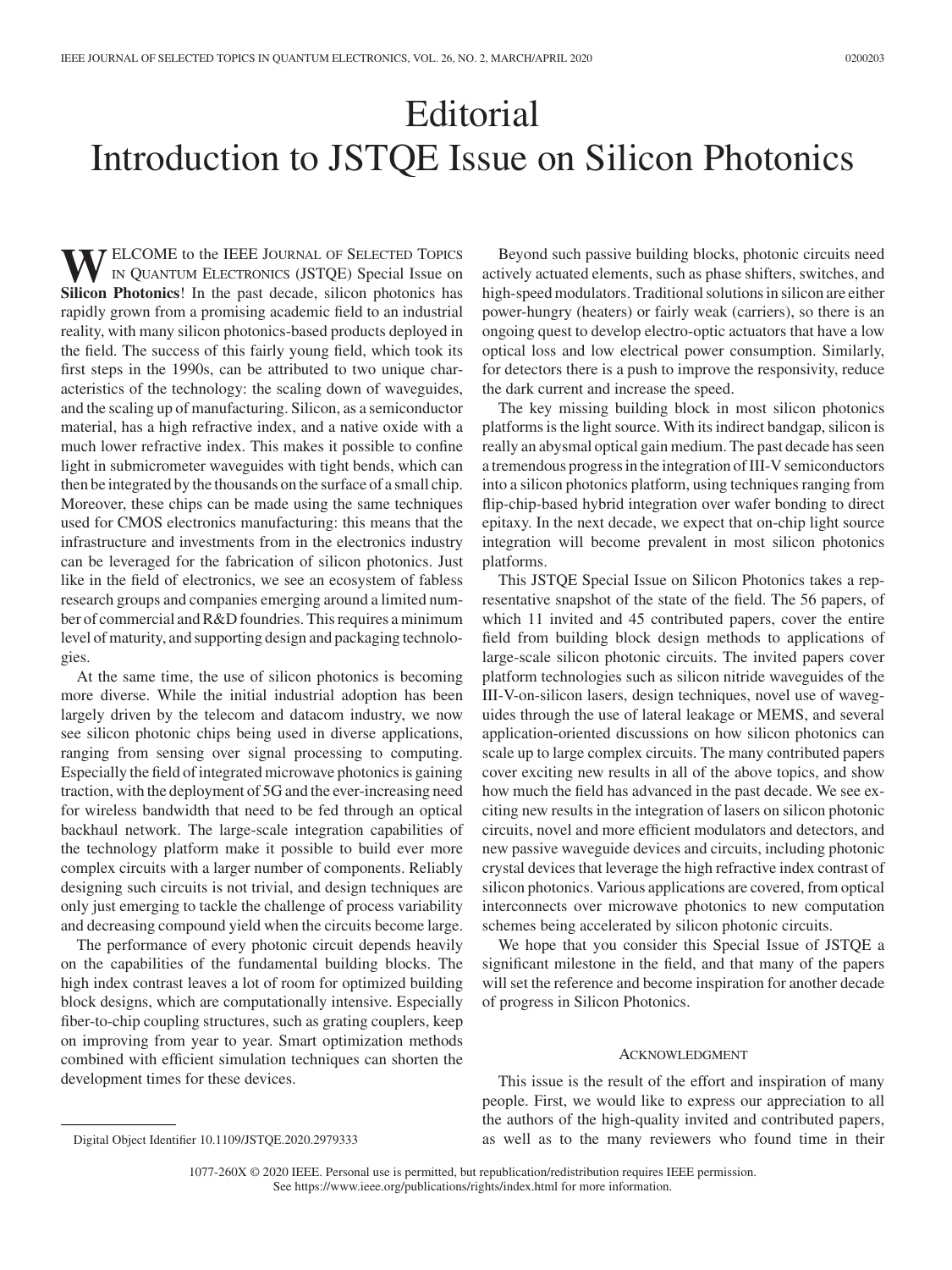busy schedules to contribute constructive criticism to make the manuscripts even better. We thank the IEEE publications staff for their general support, and in particular Ms. Chin Tan Lutz for being always-present with technical and editorial assistance and advice. It takes quite some coordination skills to make sure a collection of busy scientists around the world stick to a schedule. Finally, we would like to thank Prof. José Capmany, JSTQE Editor-in-Chief, for his behind-the-scenes coaching and for giving us the opportunity to put together this special issue.

> WIM BOGAERTS, *Primary Guest Editor* Photonics Research Group Department of Information Technology Ghent University – imec 9052 Ghent, Belgium

THOMAS VAN VAERENBERGH, *Guest Editor* Hewlett Packard Labs Palo Alto, CA 95002 USA

DELPHINE MARRIS-MORINI, *Guest Editor* Centre de Nanosciences et de Nanotechnologies CNRS, Université Paris-Saclay 91190 Saint-Aubin, France

JIE SUN, *Guest Editor* LightIC Technologies Santa Clara, CA, USA



**Wim Bogaerts**(Member, IEEE) received the Ph.D. degree in the modeling, design, and fabrication of silicon nanophotonic components from Ghent University, Ghent, Belgium, in 2004. He is a Professor in the Photonics Research Group with Ghent University—imec.

Since 2016, He has been a Full-Time Professor with Ghent University, looking into novel topologies for large-scale programmable photonic circuits, supported by a consolidator grant of the European Research Council.

During this work, he started the first silicon photonics process on imec's 200mm pilot line, which formed the basis of the multi-project-wafer service ePIXfab. In 2014, he cofounded Luceda Photonics, a spin-off company of Ghent University, IMEC, and the University of Brussels. Luceda photonics develops unique software solutions for silicon photonics design, using the IPKISS design framework. His current research focuses on the challenges for large-scale silicon photonics: Design methodologies and controllability of complex photonic circuits. He has a strong interest in telecommunications, information technology, and applied sciences. He is a member of Optical Society and SPIE.



**Thomas Van Vaerenbergh** received the master's degree in applied physics and the Ph.D. degree in photonics from Ghent University, Ghent, Belgium, in 2010 and 2014, respectively. Since 2014, he has been working with Hewlett Packard Labs, Palo Alto, CA, USA. His main research interests are optical computing, accelerators for combinatorial optimization, and the modeling and design of passive silicon photonic devices such as microring resonators and grating couplers.